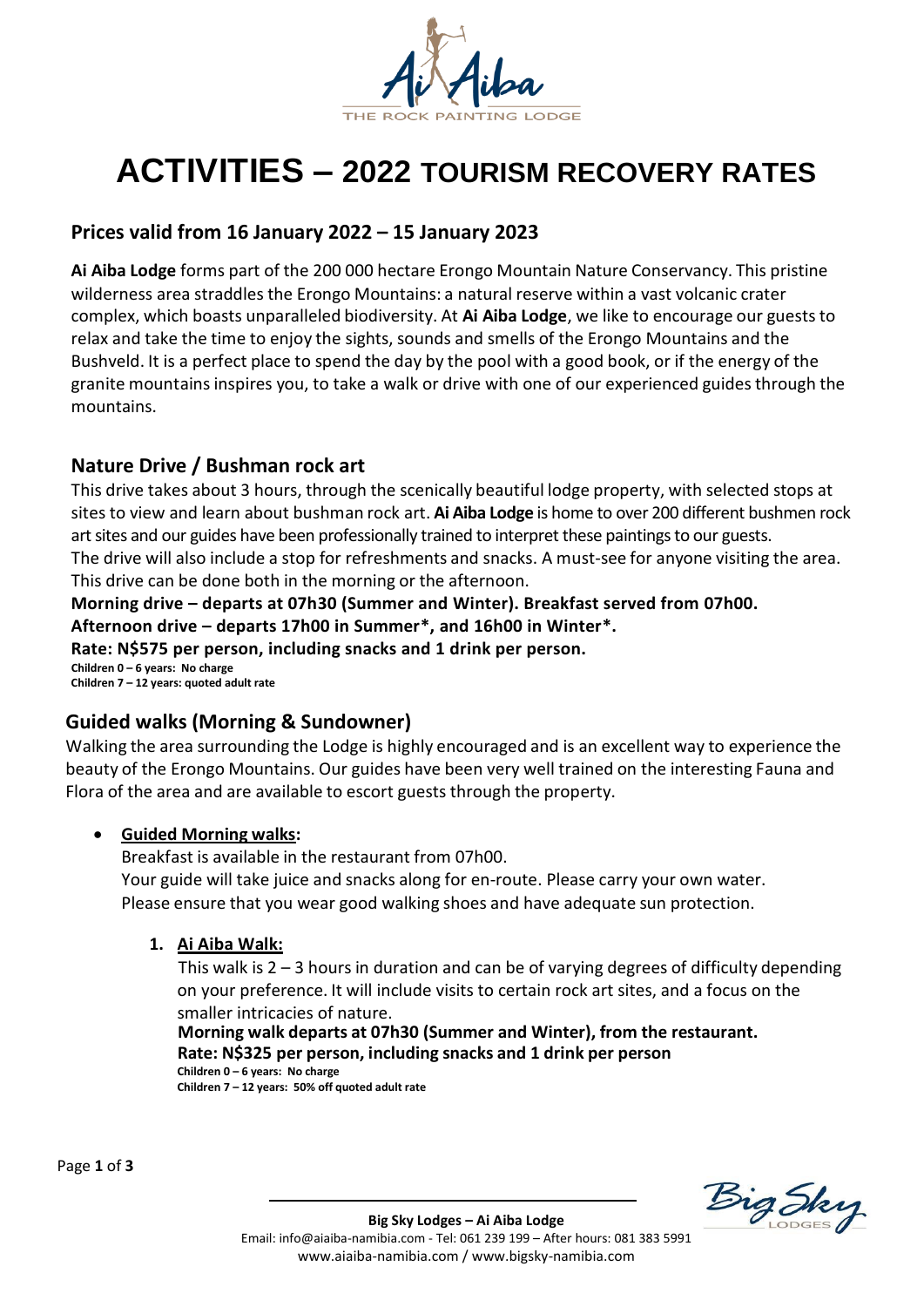

# **ACTIVITIES (2022) continued**

#### **2. Walk & Drive:**

This activity starts from the lodge with a 10min drive to Moringa valley. From there guests hike to a number of different rock art sites, including some fantastic viewpoints along the way. Then another short drive (10-15min), followed by another hike through majestic landscape to view some more rock art sites and interesting rock formations. A short 20min drive will then take you back to the lodge. Total duration is approximately 3 hours. **Morning walk & drive departs at 07h30 (Summer and Winter), from the restaurant. Rate: N\$465 per person, including snacks and 1 drink per person Children 0 – 6 years: No charge**

 **Children 7 – 12 years: 50% off quoted adult rate**

#### **3. Walk with visit to the San Living Museum:**

This walk is approximately 3 hours. Our guides will walk with you to the San Living Museum, stopping at certain rock art sites en-route. Once at the Living Museum the bushman will take guests on a bushwalk, and then our guides will lead you back to the lodge again. **Morning walk departs at 07h30 (Summer and Winter), from the restaurant. Rate: N\$485 per person, including entrance to San living Museum, snacks and 1 drink per person**

**Children 0 – 6 years: Charges for the San Living Museum activities only Children 7 – 12 years: 50% off quoted adult rate**

#### • **Guided Sundowner walk:**

Very close to the lodge, you will be guided up a granite hill where you can relax and enjoy a cold 'sundowner' drink while watching the sun set over spectacular views of the Erongo Mountains. **Sundowner walk departs at 18h30 (Summer) and 17h30 (Winter), from the restaurant Rate: Included in the rate (excluding drinks).** *Note that our guide will gladly take your drinks*

*order and carry the drinks up to the sundowner spot for you.* **Children 0 – 6 years: Charges for the San Living Museum activities only Children 7 – 12 years: 50% off quoted adult rate**

#### **Mountain Biking Trails**

On consolation with numerous expert trail builders, we have started developing a network of trails that will allow mountain bikers the opportunity to explore this spectacular landscape at their own pace. There will be trails that cater for riders of all skills levels, but the overall emphasis will remain one of enjoyable, free flowing, scenic trails. We currently have a beautiful 24km trail that follows mainly jeeptracks and a few purpose-built single-track trails. There are several extensions leading off from this trail, exploring some of the granite outcrops on the property, that cater for more accomplished riders seeking a more adventurous ride. All trails are well marked and maintained. Please remember to bring your bike, as we do not supply them on site.

Page **2** of **3**